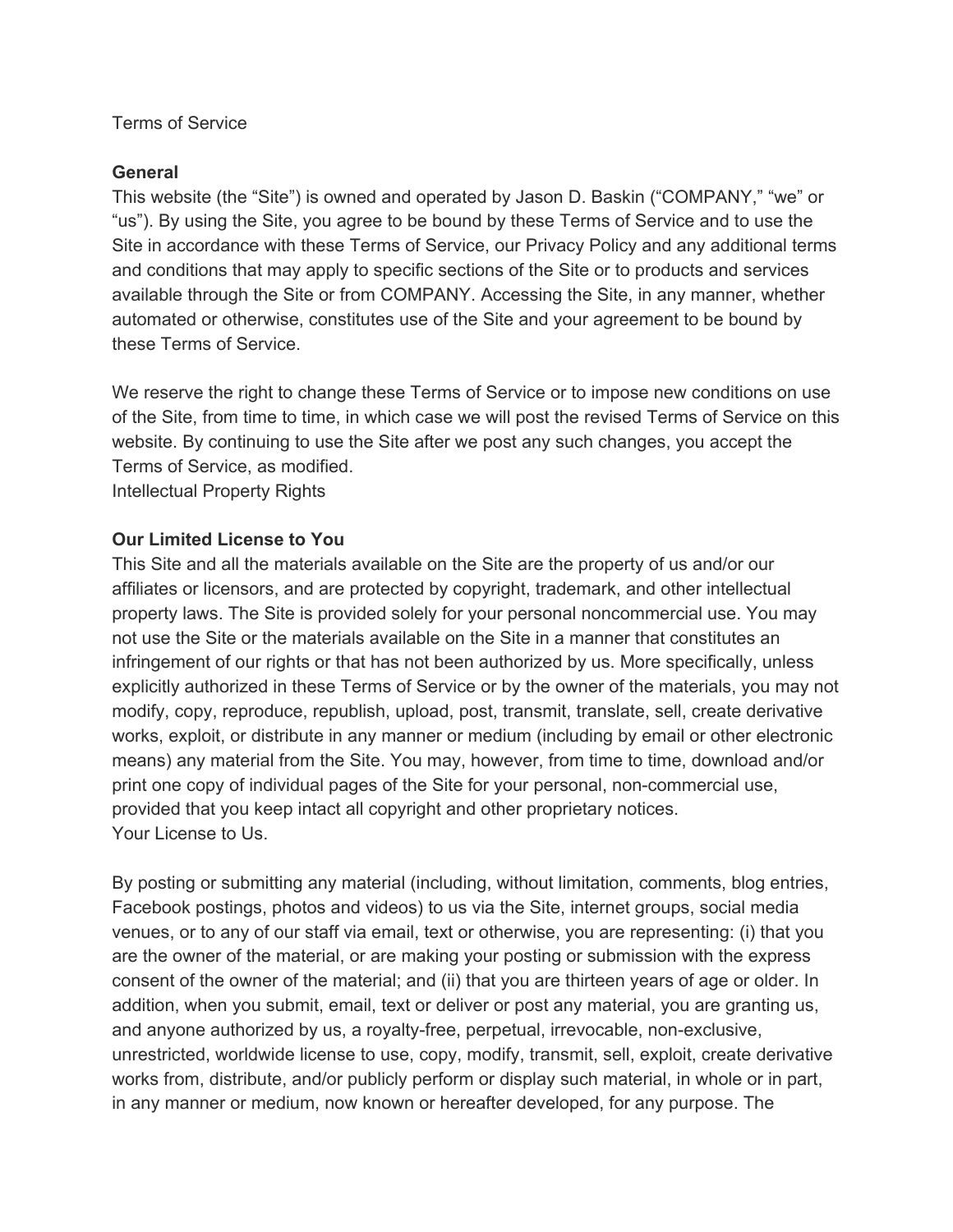foregoing grant shall include the right to exploit any proprietary rights in such posting or submission, including, but not limited to, rights under copyright, trademark, service mark or patent laws under any relevant jurisdiction. Also, in connection with the exercise of such rights, you grant us, and anyone authorized by us, the right to identify you as the author of any of your postings or submissions by name, email address or screen name, as we deem appropriate.

You acknowledge and agree that any contributions originally created by you for us shall be deemed a "work made for hire" when the work performed is within the scope of the definition of a work made for hire in Section 101 of the United States Copyright Law, as amended. As such, the copyrights in those works shall belong to COMPANY from their creation. Thus, COMPANY shall be deemed the author and exclusive owner thereof and shall have the right to exploit any or all of the results and proceeds in any and all media, now known or hereafter devised, throughout the universe, in perpetuity, in all languages, as COMPANY determines. In the event that any of the results and proceeds of your submissions hereunder are not deemed a "work made for hire" under Section 101 of the Copyright Act, as amended, you hereby, without additional compensation, irrevocably assign, convey and transfer to COMPANY all proprietary rights, including without limitation, all copyrights and trademarks throughout the universe, in perpetuity in every medium, whether now known or hereafter devised, to such material and any and all right, title and interest in and to all such proprietary rights in every medium, whether now known or hereafter devised, throughout the universe, in perpetuity. Any posted material which are reproductions of prior works by you shall be co-owned by us.

You acknowledge that COMPANY has the right but not the obligation to use and display any postings or contributions of any kind and that COMPANY may elect to cease the use and display of any such materials (or any portion thereof), at any time for any reason whatsoever.

Limitations on Linking and Framing. You may establish a hypertext link to the Site so long as the link does not state or imply any sponsorship of your site by us or by the Site. However, you may not, without our prior written permission, frame or inline link any of the content of the Site, or incorporate into another website or other service any of our material, content or intellectual property.

## **Disclaimers**

Throughout the Site, we may provide links and pointers to Internet sites maintained by third parties. Our linking to such third-party sites does not imply an endorsement or sponsorship of such sites, or the information, products or services offered on or through the sites. In addition, neither we nor affiliates operate or control in any respect any information, products or services that third parties may provide on or through the Site or on websites linked to by us on the Site.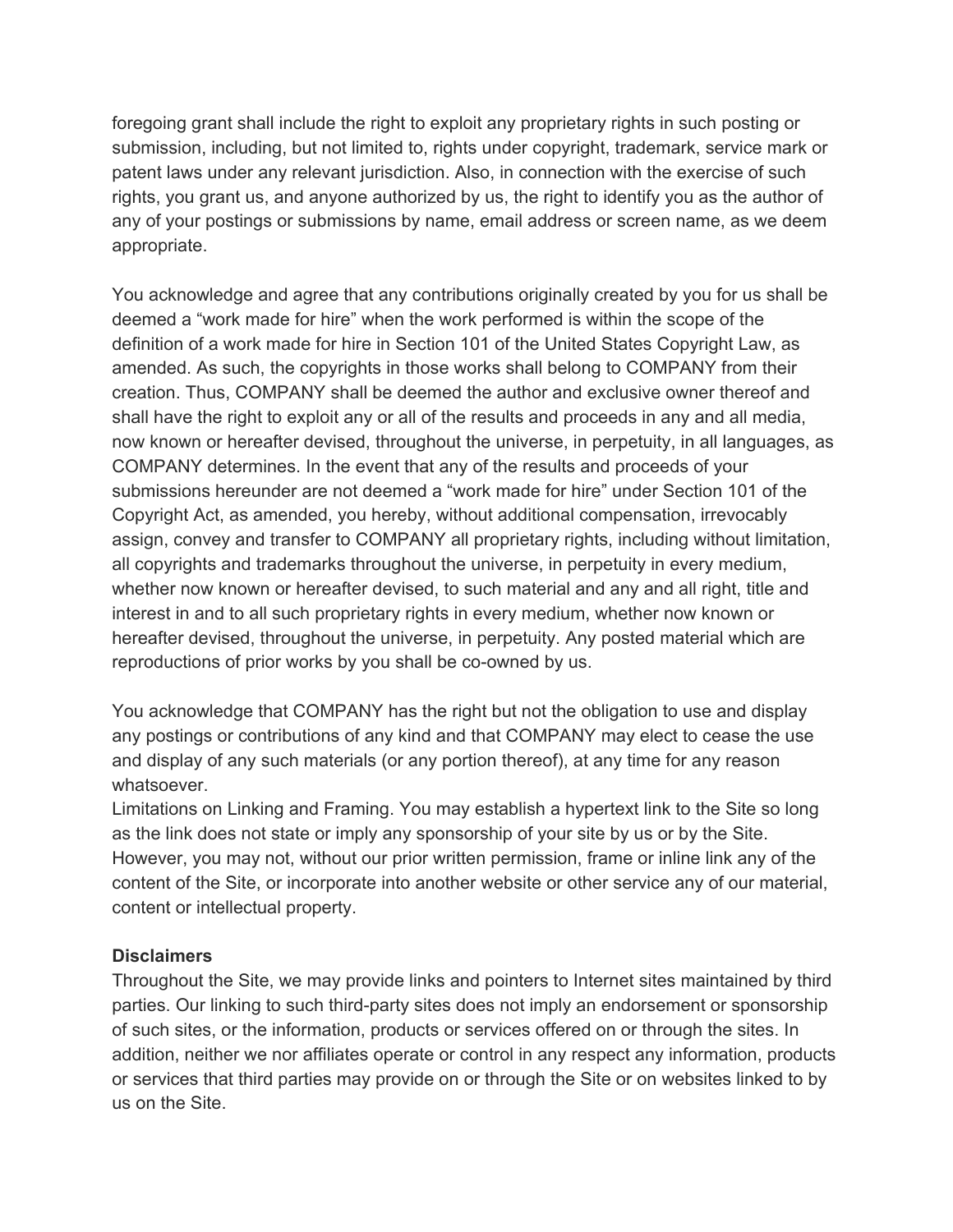If applicable, any opinions, advice, statements, services, offers, or other information or content expressed or made available by third parties, including information providers, are those of the respective authors or distributors, and not COMPANY. Neither COMPANY nor any third-party provider of information guarantees the accuracy, completeness, or usefulness of any content. Furthermore, COMPANY neither endorses nor is responsible for the accuracy and reliability of any opinion, advice, or statement made on any of the Sites by anyone other than an authorized COMPANY representative while acting in his/her official capacity.

THE INFORMATION, PRODUCTS AND SERVICES OFFERED ON OR THROUGH THE SITE AND BY COMPANY AND ANY THIRD-PARTY SITES ARE PROVIDED "AS IS" AND WITHOUT WARRANTIES OF ANY KIND EITHER EXPRESS OR IMPLIED. TO THE FULLEST EXTENT PERMISSIBLE PURSUANT TO APPLICABLE LAW, WE DISCLAIM ALL WARRANTIES, EXPRESS OR IMPLIED, INCLUDING, BUT NOT LIMITED TO, IMPLIED WARRANTIES OF MERCHANTABILITY AND FITNESS FOR A PARTICULAR PURPOSE. WE DO NOT WARRANT THAT THE SITE OR ANY OF ITS FUNCTIONS WILL BE UNINTERRUPTED OR ERROR-FREE, THAT DEFECTS WILL BE CORRECTED, OR THAT ANY PART OF THIS SITE, INCLUDING BULLETIN BOARDS, OR THE SERVERS THAT MAKE IT AVAILABLE, ARE FREE OF VIRUSES OR OTHER HARMFUL COMPONENTS.

WE DO NOT WARRANT OR MAKE ANY REPRESENTATIONS REGARDING THE USE OR THE RESULTS OF THE USE OF THE SITE OR MATERIALS ON THIS SITE OR ON THIRD-PARTY SITES IN TERMS OF THEIR CORRECTNESS, ACCURACY, TIMELINESS, RELIABILITY OR OTHERWISE.

You agree at all times to defend, indemnify and hold harmless COMPANY its affiliates, their successors, transferees, assignees and licensees and their respective parent and subsidiary companies, agents, associates, officers, directors, shareholders and employees of each from and against any and all claims, causes of action, damages, liabilities, costs and expenses, including legal fees and expenses, arising out of or related to your breach of any obligation, warranty, representation or covenant set forth herein.

#### **Online Commerce**

Certain sections of the Site may allow you to purchase many different types of products and services online that are provided by third parties. We are not responsible for the quality, accuracy, timeliness, reliability or any other aspect of these products and services. If you make a purchase from a merchant on the Site or on a site linked to by the Site, the information obtained during your visit to that merchant's online store or site, and the information that you give as part of the transaction, such as your credit card number and contact information, may be collected by both the merchant and us. A merchant may have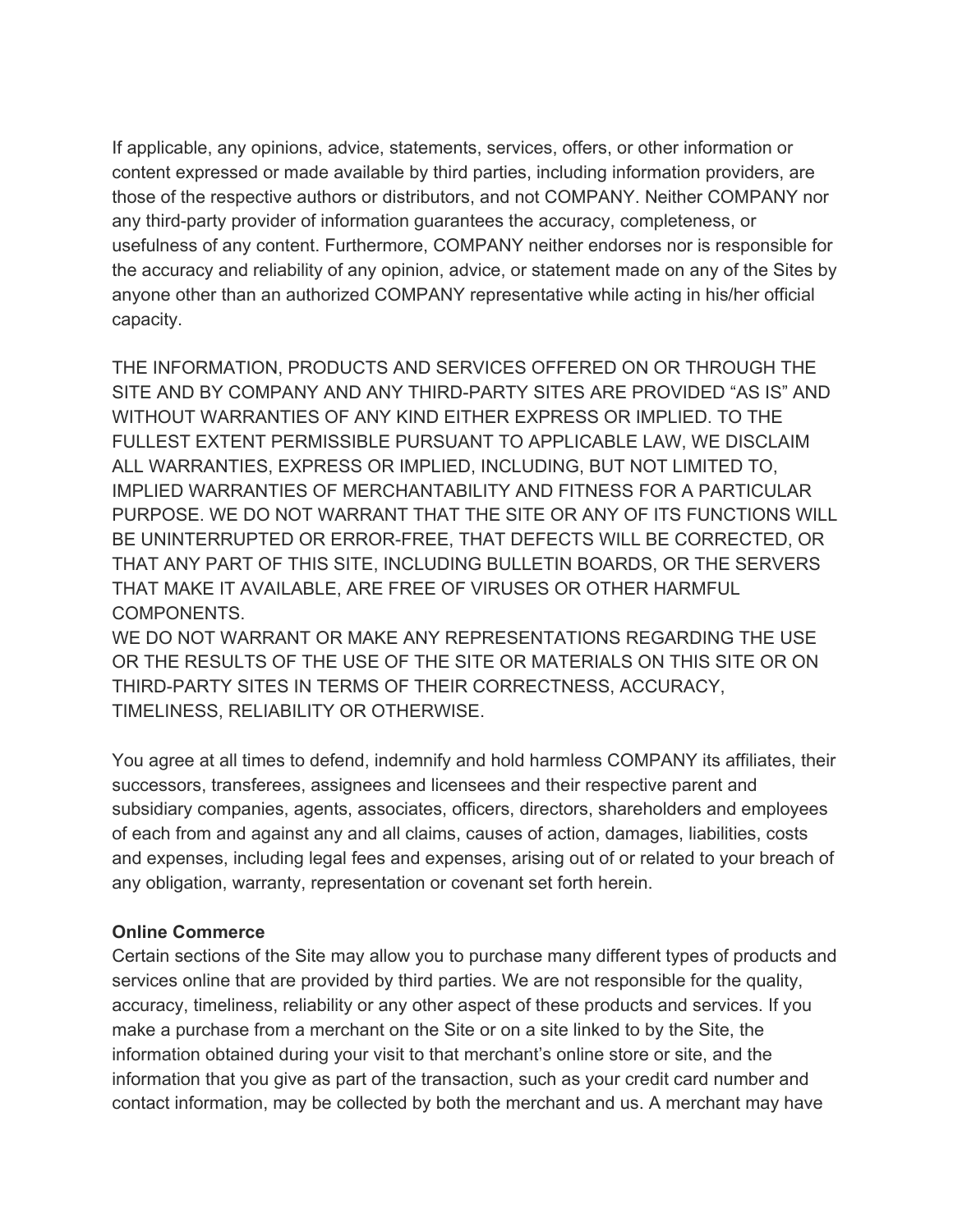privacy and data collection practices that are different from ours. We have no responsibility or liability for these independent policies. In addition, when you purchase products or services on or through the Site, you may be subject to additional terms and conditions that specifically apply to your purchase or use of such products or services. For more information regarding a merchant, its online store, its privacy policies, and/or any additional terms and conditions that may apply, visit that merchant's website and click on its information links or contact the merchant directly. You release us and our affiliates from any damages that you incur, and agree not to assert any claims against us or them, arising from your purchase or use of any products or services made available by third parties through the Site.

Your participation, correspondence or business dealings with any third party found on or through our Site, regarding payment and delivery of specific goods and services, and any other terms, conditions, representations or warranties associated with such dealings, are solely between you and such third party. You agree that COMPANY shall not be responsible or liable for any loss, damage, or other matters of any sort incurred as the result of such dealings.

You agree to be financially responsible for all purchases made by you or someone acting on your behalf through the Site. You agree to use the Site and to purchase services or products through the Site for legitimate, non-commercial purposes only. You also agree not to make any purchases for speculative, false or fraudulent purposes or for the purpose of anticipating demand for a particular product or service. You agree to only purchase goods or services for yourself or for another person for whom you are legally permitted to do so. When making a purchase for a third party that requires you to submit the third party's personal information to us or a merchant, you represent that you have obtained the express consent of such third party to provide such third party's personal information.

Your purchase is for personal use only. Sharing of purchases is not permitted and will be considered unauthorized, an infringing use of our copyrighted material, and may subject violators to liability.

If payment for a course is declined, our system will automatically disable access to our premium materials. (We understand. This usually happens because a credit card expires.) We want to help restore your access, so we'll make every attempt to contact you to help resolve this issue. Once the billing issue is resolved, we'll restore access.

#### **Interactive Features**

This Site may include a variety of features, such as bulletin boards, web logs, chat rooms, and email services, which allow feedback to us and real-time interaction between users, and other features which allow users to communicate with others. Responsibility for what is posted on bulletin boards, web logs, chat rooms, and other public posting areas on the Site, or sent via any email services on the Site, lies with each user – you alone are responsible for the material you post or send. We do not control the messages, information or files that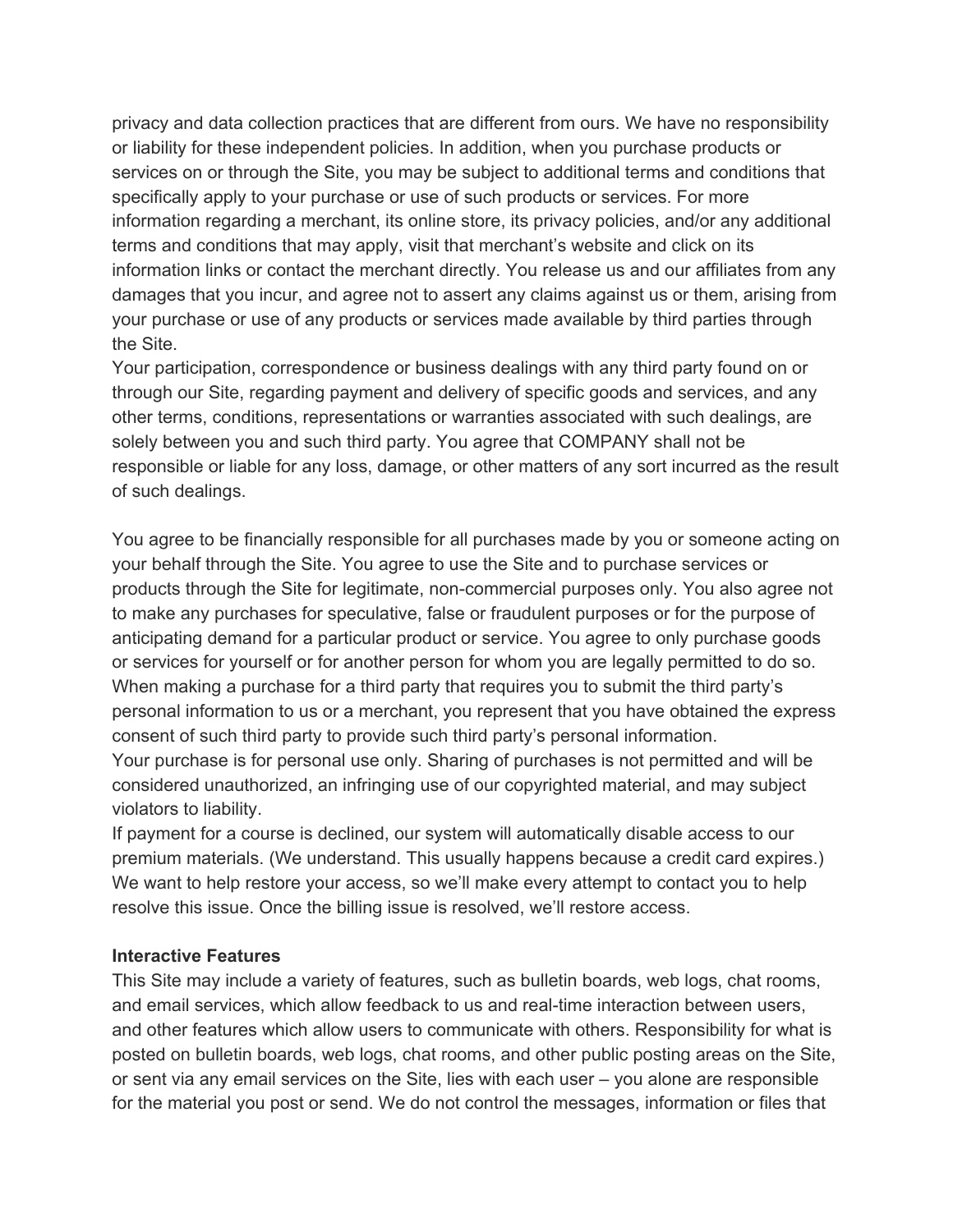you or others may provide through the Site. It is a condition of your use of the Site that you do not:

• Restrict or inhibit any other user from using and enjoying the Site.

• Use the Site to impersonate any person or entity, or falsely state or otherwise misrepresent your affiliation with a person or entity.

● Interfere with or disrupt any servers or networks used to provide the Site or its features, or disobey any requirements, procedures, policies or regulations of the networks we use to provide the Site.

● Use the Site to instigate or encourage others to commit illegal activities or cause injury or property damage to any person.

● Gain unauthorized access to the Site, or any account, computer system, or network connected to this Site, by means such as hacking, password mining or other illicit means.

● Obtain or attempt to obtain any materials or information through any means not intentionally made available through this Site.

● Use the Site to post or transmit any unlawful, threatening, abusive, libelous, defamatory, obscene, vulgar, pornographic, profane or indecent information of any kind, including without limitation any transmissions constituting or encouraging conduct that would constitute a criminal offense, give rise to civil liability or otherwise violate any local, state, national or international law.

● Use the Site to post or transmit any information, software or other material that violates or infringes upon the rights of others, including material that is an invasion of privacy or publicity rights or that is protected by copyright, trademark or other proprietary right, or derivative works with respect thereto, without first obtaining permission from the owner or rights holder.

• Use the Site to post or transmit any information, software or other material that contains a virus or other harmful component.

● Use the Site to post, transmit or in any way exploit any information, software or other material for commercial purposes, or that contains advertising.

● Use the Site to advertise or solicit to anyone to buy or sell products or services, or to make donations of any kind, without our express written approval.

• Gather for marketing purposes any email addresses or other personal information that has been posted by other users of the Site.

COMPANY may host message boards, chats and other public forums on its Sites. Any user failing to comply with the terms and conditions of this Agreement may be expelled from and refused continued access to, the message boards, chats or other public forums in the future. COMPANY or its designated agents may remove or alter any user-created content at any time for any reason. Message boards, chats and other public forums are intended to serve as discussion centers for users and subscribers. Information and content posted within these public forums may be provided by COMPANY staff, COMPANY's outside contributors, or by users not connected with COMPANY, some of whom may employ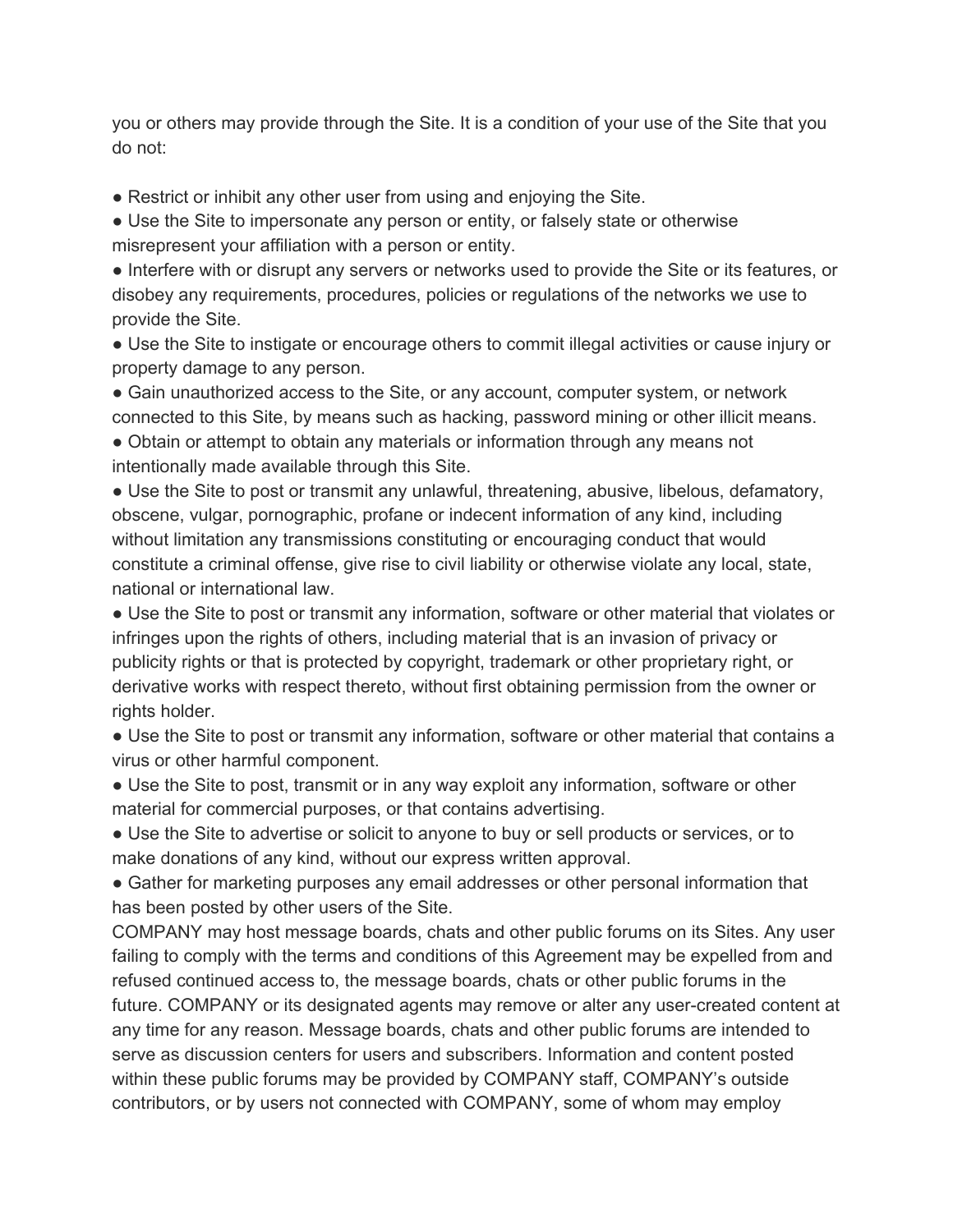anonymous user names. COMPANY expressly disclaims all responsibility and endorsement and makes no representation as to the validity of any opinion, advice, information or statement made or displayed in these forums by third parties, nor are we responsible for any errors or omissions in such postings, or for hyperlinks embedded in any messages. Under no circumstances will we, our affiliates, suppliers or agents be liable for any loss or damage caused by your reliance on information obtained through these forums. The opinions expressed in these forums are solely the opinions of the participants, and do not reflect the opinions of COMPANY or any of its subsidiaries or affiliates.

COMPANY has no obligation whatsoever to monitor any of the content or postings on the message boards, chat rooms or other public forums on the Sites. However, you acknowledge and agree that we have the absolute right to monitor the same at our sole discretion. In addition, we reserve the right to alter, edit, refuse to post or remove any postings or content, in whole or in part, for any reason and to disclose such materials and the circumstances surrounding their transmission to any third party in order to satisfy any applicable law, regulation, legal process or governmental request and to protect ourselves, our clients, sponsors, users and visitors.

We occasionally include access to an online community as part of our programs. We want every single member to add value to the group. Our goal is to make your community the most valuable community you're a member of. Therefore, we reserve the right to remove anyone at any time. We rarely do this, but we want to let you know how seriously we take our communities.

#### **Registration**

To access certain features of the Site, we may ask you to provide certain demographic information including your gender, year of birth, zip code and country. In addition, if you elect to sign-up for a particular feature of the Site, such as chat rooms, web logs, or bulletin boards, you may also be asked to register with us on the form provided and such registration may require you to provide personally identifiable information such as your name and email address. You agree to provide true, accurate, current and complete information about yourself as prompted by the Site's registration form. If we have reasonable grounds to suspect that such information is untrue, inaccurate, or incomplete, we have the right to suspend or terminate your account and refuse any and all current or future use of the Site (or any portion thereof). Our use of any personally identifiable information you provide to us as part of the registration process is governed by the terms of our Privacy Policy.

#### **Passwords**

To use certain features of the Site, you will need a username and password, which you will receive through the Site's registration process. You are responsible for maintaining the confidentiality of the password and account, and are responsible for all activities (whether by you or by others) that occur under your password or account. You agree to notify us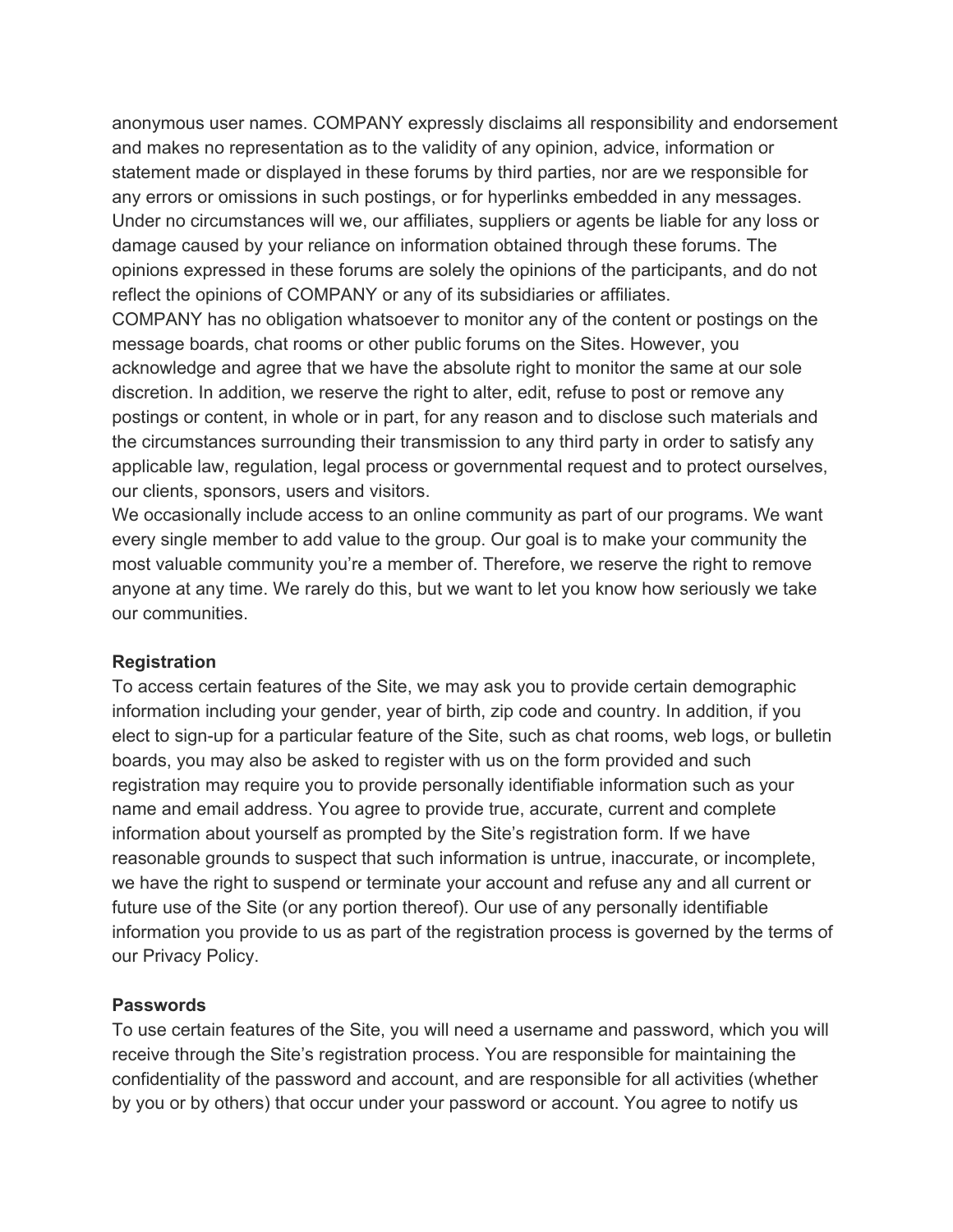immediately of any unauthorized use of your password or account or any other breach of security, and to ensure that you exit from your account at the end of each session. We cannot and will not be liable for any loss or damage arising from your failure to protect your password or account information.

## **Limitation of Liability**

UNDER NO CIRCUMSTANCES, INCLUDING, BUT NOT LIMITED TO, NEGLIGENCE, SHALL WE, OUR SUBSIDIARY AND PARENT COMPANIES OR AFFILIATES BE LIABLE FOR ANY DIRECT, INDIRECT, INCIDENTAL, SPECIAL OR CONSEQUENTIAL DAMAGES THAT RESULT FROM THE USE OF, OR THE INABILITY TO USE, THE SITE, INCLUDING OUR MESSAGING, BLOGS, COMMENTS OF OTHERS, BOOKS, EMAILS, PRODUCTS, OR SERVICES, OR THIRD-PARTY MATERIALS, PRODUCTS, OR SERVICES MADE AVAILABLE THROUGH THE SITE OR BY US IN ANY WAY, EVEN IF WE ARE ADVISED BEFOREHAND OF THE POSSIBILITY OF SUCH DAMAGES. (BECAUSE SOME STATES DO NOT ALLOW THE EXCLUSION OR LIMITATION OF CERTAIN CATEGORIES OF DAMAGES, THE ABOVE LIMITATION MAY NOT APPLY TO YOU. IN SUCH STATES, OUR LIABILITY AND THE LIABILITY OF OUR SUBSIDIARY AND PARENT COMPANIES OR AFFILIATES IS LIMITED TO THE FULLEST EXTENT PERMITTED BY SUCH STATE LAW.) YOU SPECIFICALLY ACKNOWLEDGE AND AGREE THAT WE ARE NOT LIABLE FOR ANY DEFAMATORY, OFFENSIVE OR ILLEGAL CONDUCT OF ANY USER. IF YOU ARE DISSATISFIED WITH THE SITE, ANY MATERIALS, PRODUCTS, OR SERVICES ON THE SITE, OR WITH ANY OF THE SITE'S TERMS AND CONDITIONS, YOUR SOLE AND EXCLUSIVE REMEDY IS TO DISCONTINUE USING THE SITE AND THE PRODUCTS, SERVICES AND/OR MATERIALS COMPANY IS NOT AN INVESTMENT ADVISORY SERVICE, IS NOT AN INVESTMENT ADVISER, AND DOES NOT PROVIDE PERSONALIZED FINANCIAL ADVICE OR ACT AS A FINANCIAL ADVISOR.

WE EXIST FOR EDUCATIONAL PURPOSES ONLY, AND THE MATERIALS AND INFORMATION CONTAINED HEREIN AND IN OUR PRODUCTS AND SERVICES ARE FOR GENERAL INFORMATIONAL PURPOSES ONLY. NONE OF THE INFORMATION PROVIDED BY US IS INTENDED AS INVESTMENT, TAX, ACCOUNTING OR LEGAL ADVICE, AS AN OFFER OR SOLICITATION OF AN OFFER TO BUY OR SELL, OR AS AN ENDORSEMENT, RECOMMENDATION OR SPONSORSHIP OF ANY COMPANY, SECURITY, OR FUND. OUR INFORMATION SHOULD NOT BE RELIED UPON FOR PURPOSES OF TRANSACTING IN SECURITIES OR OTHER INVESTMENTS. WE DO NOT OFFER OR PROVIDE TAX, LEGAL OR INVESTMENT ADVICE AND YOU ARE RESPONSIBLE FOR CONSULTING TAX, LEGAL, OR FINANCIAL PROFESSIONALS BEFORE ACTING ON ANY INFORMATION PROVIDED BY US. THIS SITE IS CONTINUALLY UNDER DEVELOPMENT AND COMPANY MAKES NO WARRANTY OF ANY KIND, IMPLIED OR EXPRESS, AS TO ITS ACCURACY, COMPLETENESS OR APPROPRIATENESS FOR ANY PURPOSE.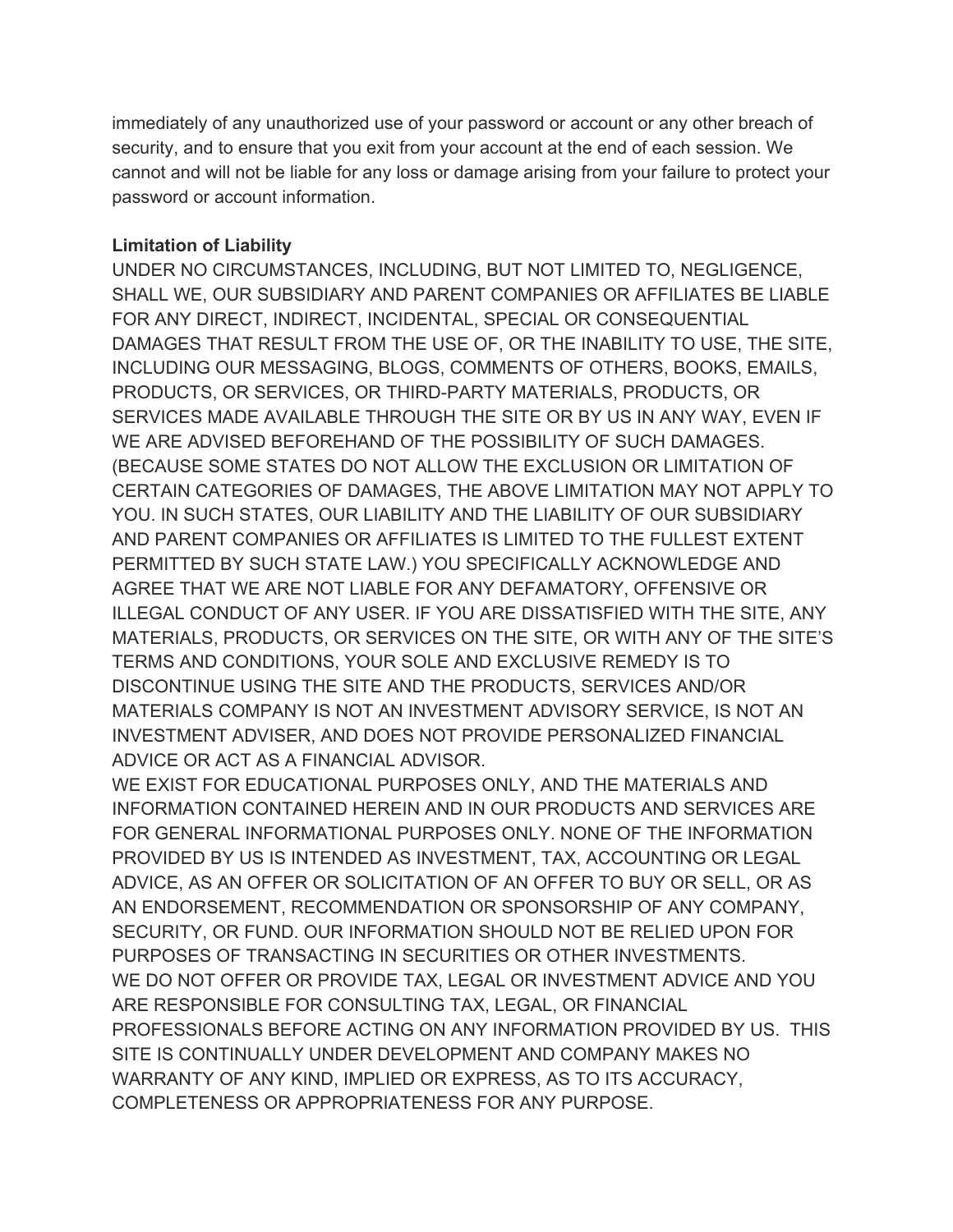YOU acknowledge and agrees that no representation has been made by COMPANY OR ITS AFFILIATES and relied upon as to the future income, expenses, sales volume or potential profitability that may be derived from the participation in THIS PROGRAM.

## **Termination**

We may cancel or terminate your right to use the Site or any part of the Site at any time without notice. In the event of cancellation or termination, you are no longer authorized to access the part of the Site affected by such cancellation or termination. The restrictions imposed on you with respect to material downloaded from the Site, and the disclaimers and limitations of liabilities set forth in these Terms of Service, shall survive. Refund Policy

Your purchase of a product or service or ticket to an event may or may not provide for any refund. Each specific product, service, event or course will specify its own refund policy.

## **Other**

The Digital Millennium Copyright Act of 1998 (the "DMCA") provides recourse for copyright owners who believe that material appearing on the Internet infringes their rights under the U.S. copyright law. If you believe in good faith that materials hosted by COMPANY infringe your copyright, you, or your agent may send to COMPANY a notice requesting that the material be removed or access to it be blocked. Any notification by a copyright owner or a person authorized to act on its behalf that fails to comply with requirements of the DMCA shall not be considered sufficient notice and shall not be deemed to confer upon COMPANY actual knowledge of facts or circumstances from which infringing material or acts are evident. If you believe in good faith that a notice of copyright infringement has been wrongly filed against you, the DMCA permits you to send to COMPANY a counter-notice. All notices and counter notices must meet the then current statutory requirements imposed by the DMCA; see <http://www.loc.gov/copyright> for details. COMPANY's Copyright Agent for notice of claims of copyright infringement or counter notices can be reached as follows: support@samovens.com

This Agreement shall be binding upon and inure to the benefit of COMPANY and our respective assigns, successors, heirs, and legal representatives. Neither this Agreement nor any rights hereunder may be assigned without the prior written consent of COMPANY. Notwithstanding the foregoing, all rights and obligations under this Agreement may be freely assigned by COMPANY to any affiliated entity or any of its wholly owned subsidiaries These Terms of Use shall be governed by and construed in accordance with the laws of the State of TEXAS, USA and any dispute shall be subject to binding arbitration in TEXAS, USA. If any provision of this agreement shall be unlawful, void or for any reason unenforceable, then that provision shall be deemed severable from this agreement and shall not affect the validity and enforceability of any remaining provisions.